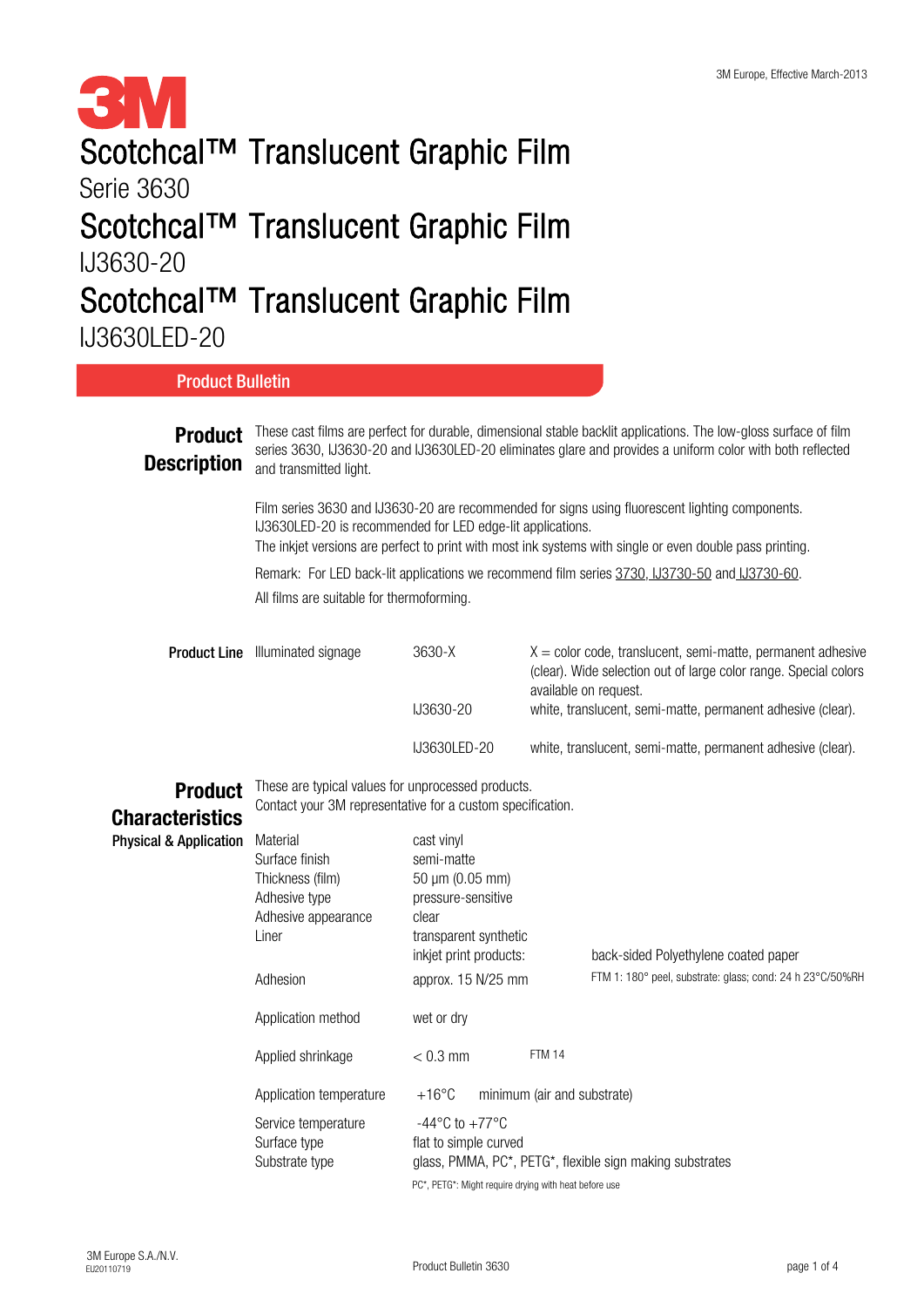|                     | Graphic removal<br>Fair to remove with heat and/or chemicals from supported substrates. |                                                                                                                                                                                                                                                                                                                                                                                                    |                                                                           |          |  |  |
|---------------------|-----------------------------------------------------------------------------------------|----------------------------------------------------------------------------------------------------------------------------------------------------------------------------------------------------------------------------------------------------------------------------------------------------------------------------------------------------------------------------------------------------|---------------------------------------------------------------------------|----------|--|--|
|                     |                                                                                         | No liability is given for ease or speed of removal of any graphic. Pay attention to<br>adequate air and substrate temperature.                                                                                                                                                                                                                                                                     |                                                                           |          |  |  |
|                     | Recommended light source 3630: Fluorescent bulb                                         |                                                                                                                                                                                                                                                                                                                                                                                                    |                                                                           |          |  |  |
| Storage             | Shelf life                                                                              | 2 years from the date on the original box<br>Up to 2 years unprocessed, or<br>processed within 1 year and apply within 1 year of processing                                                                                                                                                                                                                                                        |                                                                           |          |  |  |
|                     | Storage conditions!                                                                     |                                                                                                                                                                                                                                                                                                                                                                                                    | +4°C to +40°C, out of sunlight, original container in clean and dry area. |          |  |  |
| <b>Flammability</b> |                                                                                         | Flammability standards are different from country to country. Ask your local 3M contact for details, please.                                                                                                                                                                                                                                                                                       |                                                                           |          |  |  |
| <b>Durability</b>   | Unprocessed film                                                                        | The following durability data are given for unprocessed film only!                                                                                                                                                                                                                                                                                                                                 |                                                                           |          |  |  |
|                     | and 3M™ MCS™<br>Warranty                                                                | 3M Performance Guarantee In addition, 3M provides a guarantee/warranty on a finished applied graphic within<br>the framework of 3M Performance Guarantee and/or 3M™ MCS™ warranty<br>programs.<br>Visit www.3Mgraphics.com for getting more details about 3M's comprehensive<br>graphic solutions.                                                                                                 |                                                                           |          |  |  |
|                     | Climatic zones                                                                          | Graphic durability is largely determined by the climate and the angle of exposure.<br>Find below a table showing the durability of a product according to the angle of<br>exposure and the geographical location of the application.<br>Zone 1<br>Northern Europe, Italy (north of Rome), Russia<br>Zone 2<br>Mediterranean area without North Africa, South Africa<br>Zone 3<br>Gulf area, Africa |                                                                           |          |  |  |
|                     | Exposure types                                                                          | Vertical:<br>The face of the graphic is<br>face of graphics<br>$\pm 10^{\circ}$ from vertical.<br>Interior:<br>Interior means an application inside a building without direct exposure<br>to elements.                                                                                                                                                                                             |                                                                           |          |  |  |
|                     |                                                                                         |                                                                                                                                                                                                                                                                                                                                                                                                    |                                                                           |          |  |  |
|                     | Vertical outdoor<br>exposure                                                            | Zone 1                                                                                                                                                                                                                                                                                                                                                                                             | Zone 2                                                                    | Zone 3   |  |  |
|                     | white/black                                                                             | 10 years                                                                                                                                                                                                                                                                                                                                                                                           | 7 years                                                                   | 5 years  |  |  |
|                     | colors                                                                                  | 10 years                                                                                                                                                                                                                                                                                                                                                                                           | 7 years                                                                   | 5 years  |  |  |
|                     | metallics                                                                               | 5 years                                                                                                                                                                                                                                                                                                                                                                                            | 4 years                                                                   | 3 years  |  |  |
|                     | Interior application                                                                    | Zone 1                                                                                                                                                                                                                                                                                                                                                                                             | Zone 2                                                                    | Zone 3   |  |  |
|                     | interior                                                                                | 12 years                                                                                                                                                                                                                                                                                                                                                                                           | 12 years                                                                  | 12 years |  |  |
|                     |                                                                                         |                                                                                                                                                                                                                                                                                                                                                                                                    |                                                                           |          |  |  |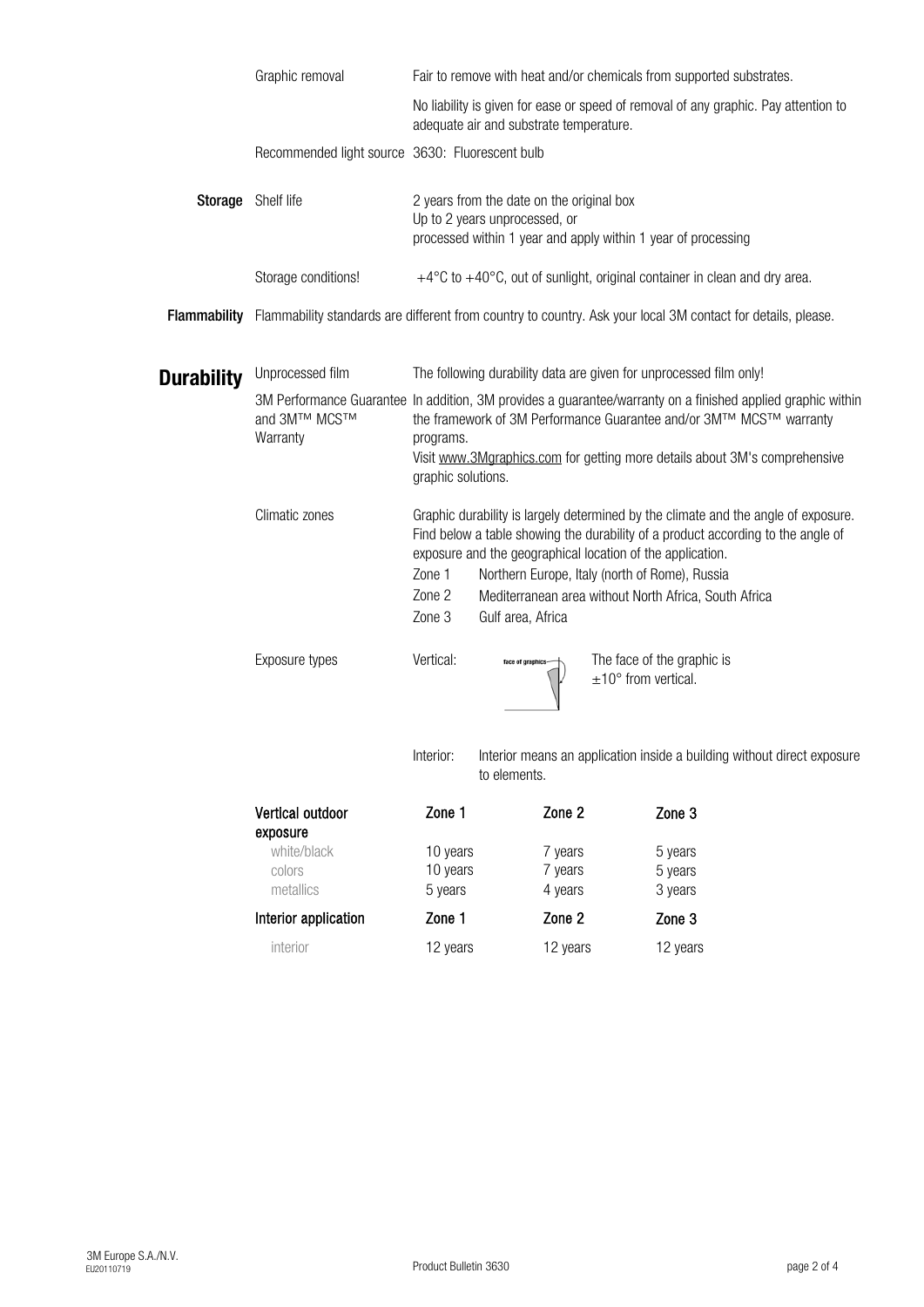Graphics subjected to - - gasoline vapors or spills.

Important Notice - 3M Commercial Graphics Division products are not tested against automotive manufacturer specifications!

# Limitations of End Uses

Graphics applied to -

## Graphics Manufacturing

Temperature and relative Temperature and relative humidity are minor considerations, but avoid extreme or rapid fluctuating conditions. humidity

Roll storage Store the film in the same environment as the cutting equipment.

Further information For more details refer to our instruction bulletin 4.1 'Sheeting, Scoring, Film Cutting', please.

- 2nd surface to 3M™ Panaflex<sup>™</sup> Awning and Sign Facing 945GPS, 3M™ Panagraphics II and 3M™ Panagraphics™ III Wide With Flexible Substrate not recommended.
	- application to competitive flexible sign substrates.
	- low surface energy substrates or substrates with low surface energy coating.
	- other than flat or moderate curved/corrugated surfaces.
	- stainless steel.
	- surfaces that are not clean and smooth.

## Converting Information

Electronic Cutting

Shipping finished graphics Flat, or rolled film side out on 130 mm (5 inch) or larger core. These methods help to prevent the liner from wrinkling or application tape, if used, from popping off.

Three layer film constructions A third layer of film is warranted only if the top layer is 3M™ Scotchcal™ Gloss Overlaminate 3640/3642. In addition, just two of the three layers should be aligned to the edge of the substrate.

| 3640GPS/3642GPS<br>Film Layer 2<br>Film Layer 1<br>Substrate | Extend protective laminate<br>minimum 25 mm beyond edges<br>of film layers. | 3640GPS/3642GPS<br>Film Layer 2<br>Film Layer 1<br>Substrate | Align protective layer to the<br>edge of the substrate and |  |
|--------------------------------------------------------------|-----------------------------------------------------------------------------|--------------------------------------------------------------|------------------------------------------------------------|--|
| 3640GPS/3642GPS<br>Film Layer 2                              | Extend protective laminate<br>minimum 25 mm beyond edges                    | 3640GPS/3642GPS<br>Film Layer 2                              | cut one of the two film layers<br>minimum 25 mm smaller.   |  |
| Film Layer 1<br>Substrate                                    | of film layers and wrap it<br>around the back of substrate.                 | Film Layer 1<br>Substrate                                    |                                                            |  |

3M specifically does not recommend or warrant the following uses, but please contact us to discuss your needs to recommend other products.

Sharpness of knife blade Dull blades impart a serrated look to the edge of the cut film.

- Graphics with more than two layers of film except as described in this bulletin.
- Non vertical applications will have a significant decrease in durability!
- 3M accepts no liability for glass breakage. See instruction bulletin 5.1 for details.
- To avoid color variations all pieces of applied film of one colored area should be processed out of one lot of material.
- Abrasion damage and loss of gloss are not covered by any 3M warranty. This is considered normal wear and tear.

When to use an overprint See instruction bulletin GPO 'graphic protection options' for further information about selection and use of clear or overlaminate protective overlaminates and printable clears.

- Weight of knife blade The ideal weight slightly scores the liner. Too little weight does not cut completely through the film and the adhesive. Excessive weight cuts the liner and causes the blade to drag, accelerating wear and creating a serrated cut edge on the film.
	- Weeding The excess film should be weed (removed) as soon after cutting as practical. This is to minimize the effect of possible adhesive flow.

Based upon cutting evaluations the minimum height for text is 10 mm using upper and lowercase Helvetica Medium. The stroke width should not be lower than 1 mm.

The variable characteristics of electronically controlled cutting equipment require users to verify their specific requirements.

Graphic protection can improve the appearance, performance and durability of printed graphics. Any printed graphic exposed to abrasive conditions (including vehicles), harsh cleaners or chemicals must include graphic protection in order to be warranted.

[> Product Bulletin Graphic Protection Options <](http://multimedia.3m.com/mws/mediawebserver?mwsId=SSSSSufSevTsZxtUO82xPY_1evUqevTSevTSevTSeSSSSSS--)

[>Instruction Bulletin 4.1'Sheeting, Scoring, Film cutting'<](http://multimedia.mmm.com/mws/mediawebserver.dyn?6666660Zjcf6lVs6EVs666TtiCOrrrrQ-)